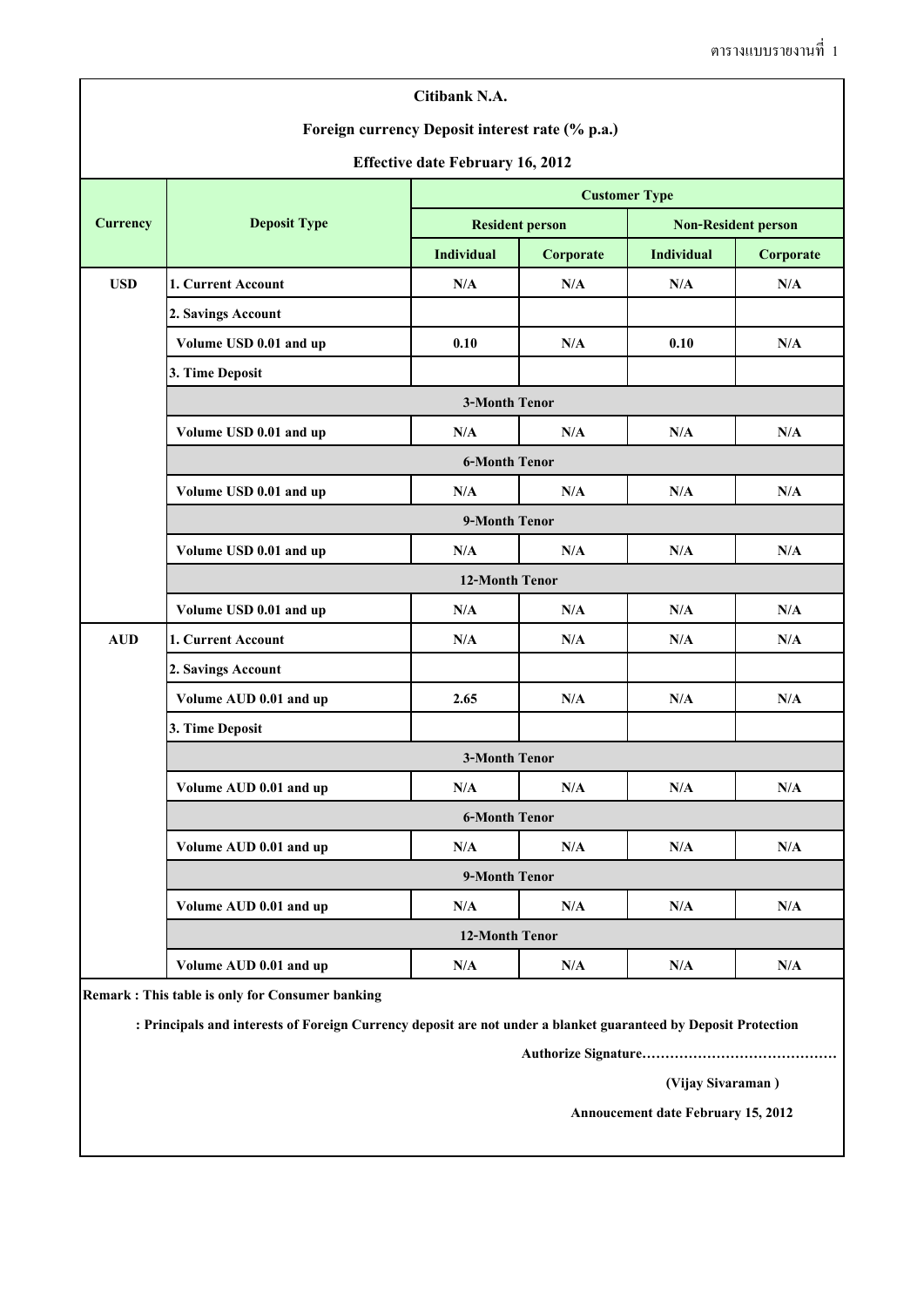| Citibank N.A.                                                  |                                     |                |                                                                                                                                                                                                                                                                                                                                                     |                                                                                                       |                                                                                                            |                                                                                                       |  |  |
|----------------------------------------------------------------|-------------------------------------|----------------|-----------------------------------------------------------------------------------------------------------------------------------------------------------------------------------------------------------------------------------------------------------------------------------------------------------------------------------------------------|-------------------------------------------------------------------------------------------------------|------------------------------------------------------------------------------------------------------------|-------------------------------------------------------------------------------------------------------|--|--|
| <b>Fees and Charges Related to Foreign Currency Account</b>    |                                     |                |                                                                                                                                                                                                                                                                                                                                                     |                                                                                                       |                                                                                                            |                                                                                                       |  |  |
| <b>Effective date February 16, 2012</b>                        |                                     |                |                                                                                                                                                                                                                                                                                                                                                     |                                                                                                       |                                                                                                            |                                                                                                       |  |  |
|                                                                |                                     |                |                                                                                                                                                                                                                                                                                                                                                     |                                                                                                       |                                                                                                            |                                                                                                       |  |  |
| <b>Currency</b>                                                | <b>Fees/Charges</b>                 |                | $\frac{0}{0}$<br><b>Minimum</b>                                                                                                                                                                                                                                                                                                                     |                                                                                                       | <b>Maximum</b>                                                                                             | Other fees/ charges                                                                                   |  |  |
| <b>USD/AUD</b>                                                 | ่เงินโอนต่างประเทศ                  | <b>Deposit</b> | N/A                                                                                                                                                                                                                                                                                                                                                 | N/A                                                                                                   | N/A                                                                                                        | 100 baht for Citigold<br>customer/200 baht for<br>Citibanking customer                                |  |  |
|                                                                | (SWIFT / Telex)                     | Withdrawal     | 0.125 for Citigold<br>customer/ 0.25 for<br>Citibanking customer                                                                                                                                                                                                                                                                                    | 150 baht or equivalent for<br>Citigold customer/300<br>baht or equivalent for<br>Citibanking customer | N/A                                                                                                        | 350 baht or equivalent for<br>Citigold customer/700 baht<br>or equivalent for Citibanking<br>customer |  |  |
|                                                                | ิดร๊าฟท์                            | <b>Deposit</b> | 0.125 for Citigold<br>customer/ 0.25 for<br>Citibanking customer                                                                                                                                                                                                                                                                                    | 150 baht or equivalent for<br>Citigold customer/300<br>baht or equivalent for<br>Citibanking customer | N/A                                                                                                        | 100 baht or equivalent for<br>Citibanking customer                                                    |  |  |
|                                                                | (Draft)                             | Withdrawal     | 0.125 for Citigold<br>customer/ 0.25 for<br>Citibanking customer                                                                                                                                                                                                                                                                                    | 150 baht or equivalent for<br>Citigold customer/300<br>baht or equivalent for<br>Citibanking customer | N/A                                                                                                        | 100 baht or equivalent for<br>Citibanking customer                                                    |  |  |
|                                                                | เช็คต่างประเทศ<br>(Foreign Cheque)  | <b>Deposit</b> | 0.5 for Citigold customer/<br>1 for Citibanking customer                                                                                                                                                                                                                                                                                            | 100 baht or equivalent for<br>Citigold customer/200<br>baht or equivalent for<br>Citibanking customer | 2,500 baht or equivalent<br>for Citigold customer/<br>5,000 baht or equivalent<br>for Citibanking customer | return cheque fee 200 baht or<br>equivalent                                                           |  |  |
|                                                                |                                     | Withdrawal     | N/A                                                                                                                                                                                                                                                                                                                                                 | N/A                                                                                                   | N/A                                                                                                        | N/A                                                                                                   |  |  |
|                                                                | เช็คเดินทาง<br>(Traveler Cheque)    | <b>Deposit</b> | 0.125 for Citigold<br>$0.25$ for<br>customer/<br>Citibanking customer                                                                                                                                                                                                                                                                               | 150 baht or equivalent for<br>Citigold customer/300<br>baht or equivalent for<br>Citibanking customer | N/A                                                                                                        | N/A                                                                                                   |  |  |
|                                                                |                                     | Withdrawal     | 0.125 for Citigold<br>$0.25$ for<br>customer/<br>Citibanking customer                                                                                                                                                                                                                                                                               | 150 baht or equivalent for<br>Citigold customer/300<br>baht or equivalent for<br>Citibanking customer | N/A                                                                                                        | 100 baht or equivalent for<br>Citigold customer/ 1% for<br>Citibanking customer                       |  |  |
|                                                                | ธนบัตรต่างประเทศ<br>(Note and Coin) | <b>Deposit</b> | 1 for both Citigold<br>customer and Citibanking                                                                                                                                                                                                                                                                                                     | N/A                                                                                                   | N/A                                                                                                        | N/A                                                                                                   |  |  |
|                                                                |                                     | Withdrawal     | 1 for Citigold customer/<br>2 for Citibanking customer                                                                                                                                                                                                                                                                                              | N/A                                                                                                   | N/A                                                                                                        | N/A                                                                                                   |  |  |
|                                                                |                                     |                | หมายเหตุ: Different Fee charged based on customer types and use only for Consumer Banking Group.<br>: Duty Stamp 3 baht will be an additional charge for each Cheque and Draft.<br>: Citibank do not accept coin for deposit and withdrawal.<br>: In case of charging in USD or AUD, exchange rate as of charging date will be used for conversion. |                                                                                                       |                                                                                                            |                                                                                                       |  |  |
| (Vijay Sivaraman)<br><b>Annoucement date February 15, 2012</b> |                                     |                |                                                                                                                                                                                                                                                                                                                                                     |                                                                                                       |                                                                                                            |                                                                                                       |  |  |